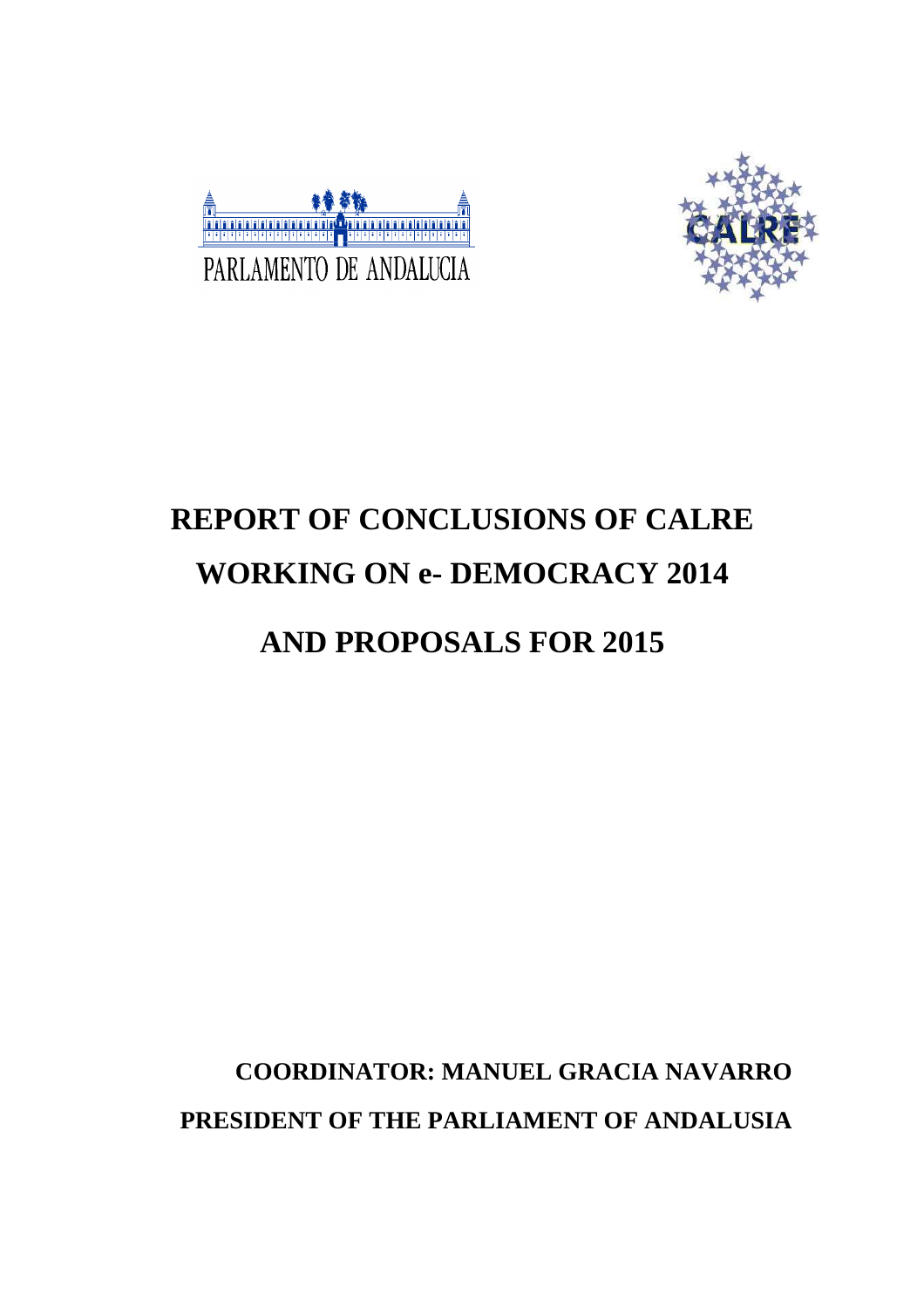#### **1.- INTRODUCTION**

For the purpose that the parliaments of CALRE continue advancing in e-Democracy, the Working Group on e-Democracy, coordinated by President Manuel Gracia Navarro, President of the Parliament of Andalusia, has worked intensively during the years 2013 and 2014. After this second year of coordinating the group which began in the last Plenary Assembly CALRE held in Brussels on 20, 21 and October 22, 2013, now is the time to evaluate the work done by the working Group e - Democracy this year and present proposals for next year 2015.

Before continuing this report is essential to thank the trust placed by the 74 parliaments of CALRE in the Parliament of Andalusia and its President, Manuel Gracia Navarro to coordinate the Group e-Democracy. In a special way, thank you for your participation, work and contributions to the 18 members of the group. Also, thanks to the 21 parliaments who completed the questionnaire on best practices in e-democracy, allowing to reach a broad representation of the results and parliaments participating in the Meeting of the Working Group held in the Parliament of Andalusia on 12 and June 13, 2014 in Seville.

The technical conclusions of the working group e-democracy can be found in the **Report of best practices and innovative projects on e-Democracy and Transparency in the parliaments of CALRE**. These conclusions are summarized in the evaluation analysis very positive progress has been made in all phases of the e-Democracy during these two years of hard work of the group. The Attract Youth Policy section presents the overall success of evolution with high values. In order that all the parliaments continue to improve, we have proposed a **System of e-Democracy** at the parliaments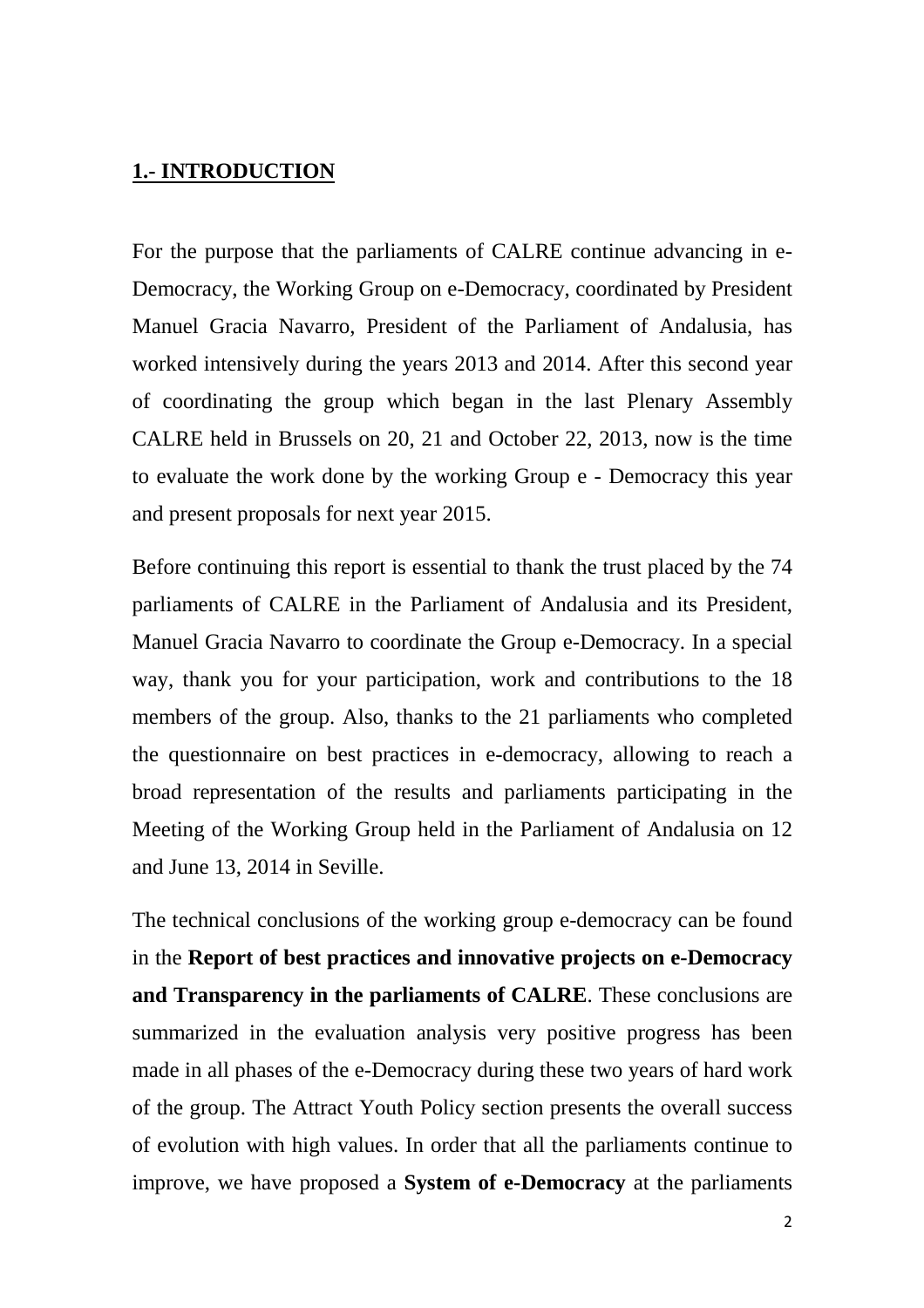of CALRE comprises 32 initiatives with valuations of the own parliaments participants.

Therefore, this document of conclusions include the assessment of **compliance with objectives of the work plan of e-Democracy Group in 2014** and some **proposals** with the intention to continue working together in **2015** towards improving the e-Democracy of the whole parliaments that are members of CALRE.

### **2.- EVALUATION OF COMPLIANCE WITH OBJECTIVES OF CALRE WORKING GROUP ON e-DEMOCRACY 2014**

The assessment of compliance with each of the objectives of the working plan for 2014 of the e-Democracy Group will be undertaken in response to the activities and specific lines of action that were included in the plan to achieve the objectives that have been established and indeed developed by our group.

The goals we set at the workgroup e-democracy during the period 2014 and its evaluation are:

- *1. Share good practice proposals on e-democracy to move towards a more participatory and modern democracy that responds to the demands of citizens.*
- *2. Continue to deepen the knowledge of the development of e-Democracy in the Legislative Assemblies of the CALRE.*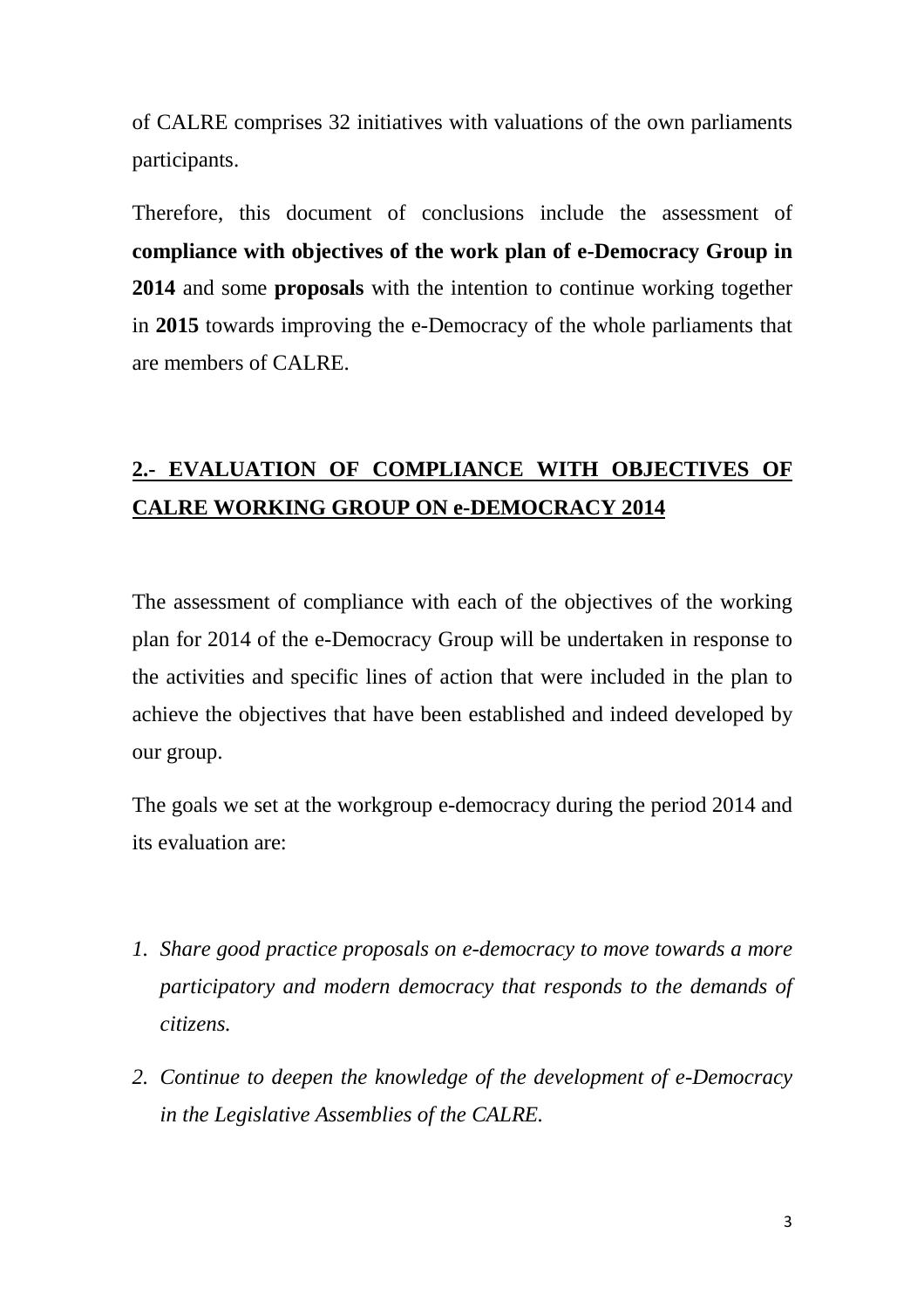- *3. Further analysis tools and new channels of communication and participation of citizens with parliaments of European regions of CALRE.*
- *4. Increase knowledge on innovative projects that establish links between parliaments and citizens interact to increase public confidence in the institutions.*

To achieve these four objectives we designed the questionnaire on best practices in e-Democracy at of CALRE the parliaments in order to know the evolution of e-Democracy by parliaments of CALRE. The questionnaire was completed by 21 parliaments, which has given an update on the state of the matter which is reflected in a detailed report with the results obtained.

*5. Propose strategies based on e-democracy to all members of CALRE to attract young people to the interest by Public, Social issues and Politics.* 

Regarding the aim of attracting young people to the public interest and as an experience aimed at advancing this goal, besides the conference The Challenges of EU 2013, in 2014 may be mentioned holding the seat of the Parliament of Andalusia **the fourth edition of Scientific Youth Parliament**. The Scientific Youth Parliament is a program in which 60 students from 15 Andalusians schools have been participating. The activity is organized by Foundation Descubre and the Andalusian Society for the Promotion of Science and this year the topics discussed were solar, biomass, nuclear and fracking energy.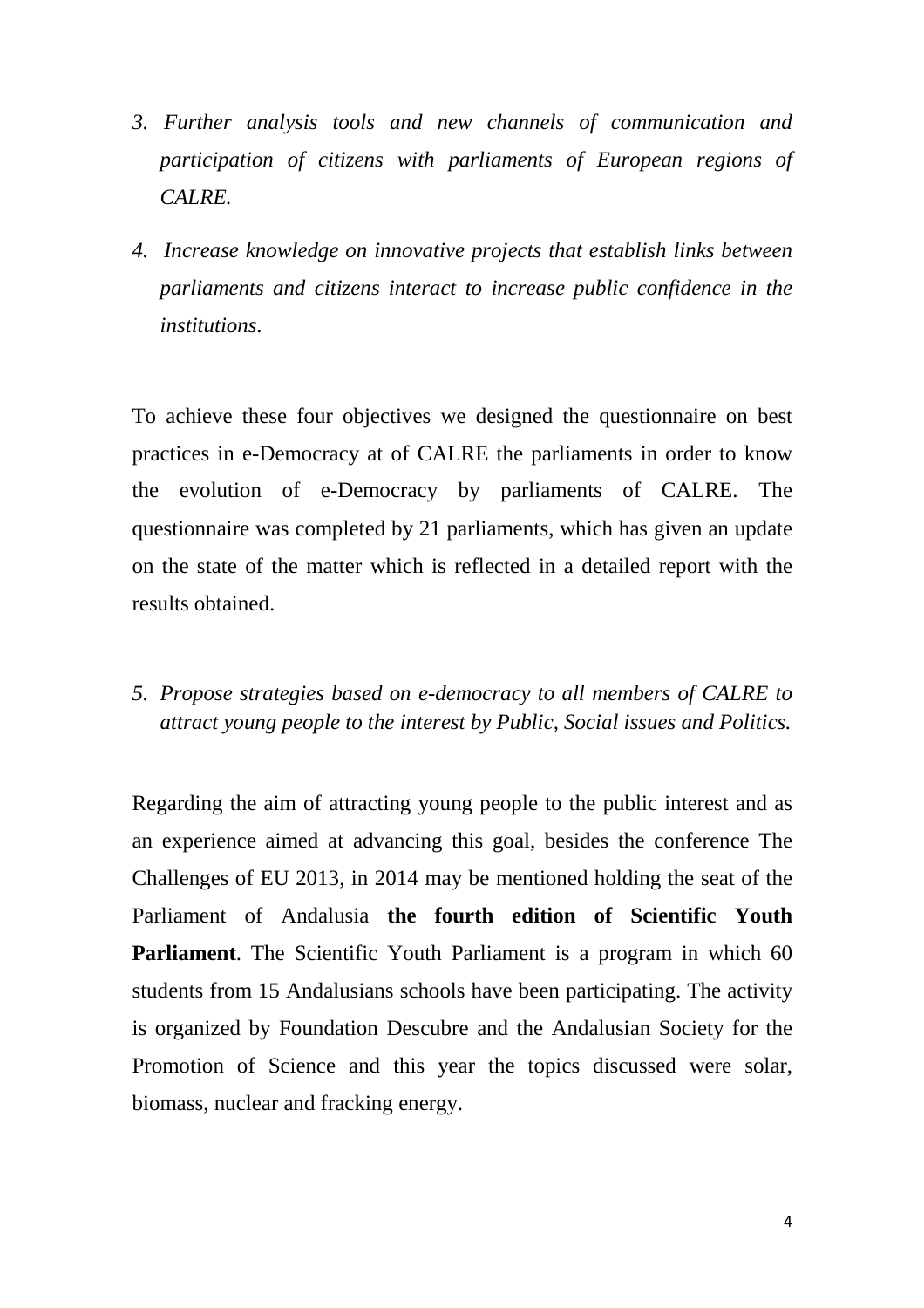On the other hand, the February 14, 2014 in the Parliament of Andalusia a child plenary session in which 116 students of eight Andalusian centers became "Deputies for a Day" at a sitting at the initiative of SOS occurred within its educational program "Embrace your values", which annually invites students to reflect, from a critical thinking on different values. This year the program revolves around the value of the family.

All events and meetings are broadcast online and using social networks Twitter, Facebook and Youtube channel for dissemination among youth. We continue to work to advance this goal, especially those related to promoting revolution and spread of new technologies of communication channels.

- *6. Foster relationships with research groups on participatory democracy from the Universities of CALRE regions' members.*
- *7. Increase the transparency and accountability of parliamentary activity.*
- *8. To share practices of "Open Parliament" between regional legislative assemblies of CALRE.*

For the analysis and preparation of proposals in these three sections, we celebrate the Seminar of the Working Group e-Democracy in the Parliament of Andalusia, in Sevilla, on 12 and 13 June 2014.

For this seminar we contacted professors of Andalusian and Spanish Universities for conducting a conference on e-Democracy and transparency as an instrument of social progress and democracy. Other conference was by the Councillor to the Presidency, Manuel Jiménez Barrios, about the approved Law on Public Transparency of Andalusia. After these lectures,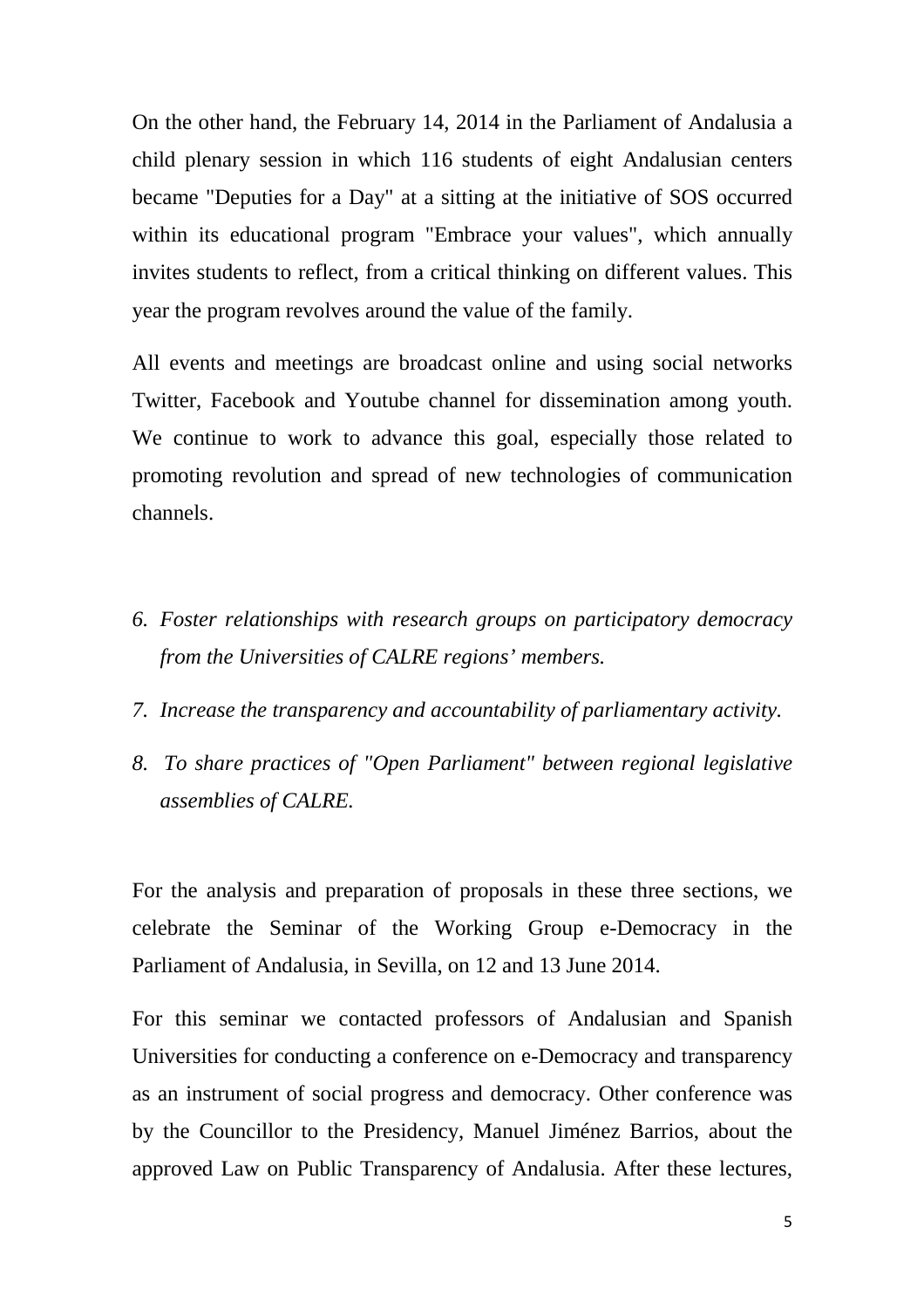an interesting debate among all the Presidents and members representing their regional parliaments participating in the meeting was held.

*9. Propose commitments CALRE all members to implement e-democracy in our parliaments.* 

In this last objective we have made good progress with the establishment of a **System of e-Democracy** exposes the report of best practices and innovative projects on e-Democracy and Transparency in the parliaments of CALRE and we intend to continue to move forward in the coming year 2015.

Therefore, we can say that thanks to the work of the Group and the broad participation of parliaments of CALRE in the action lines of the Working Plan have made significant progress on the objectives that the Group of ework Democracy was marked for 2014.

### **3.-PROPOSALS FOR WORK CONTINUATION OF THE WORKING GROUP E-DEMOCRACY 2015**

The proposals we make to the Working Group e-Democracy 2015 are:

**- Implementation of the System of e-Democracy** with actions and measurable programs in Parliaments, to move from general goals to specific objectives in each of the four phases of e-Democracy: Information, e-consultation, e-Participation and e-vote. By 2015 we will set specific goals to the two initiatives with the most points of Parliaments in the ranking of initiatives each phase. If a Parliament has already developed